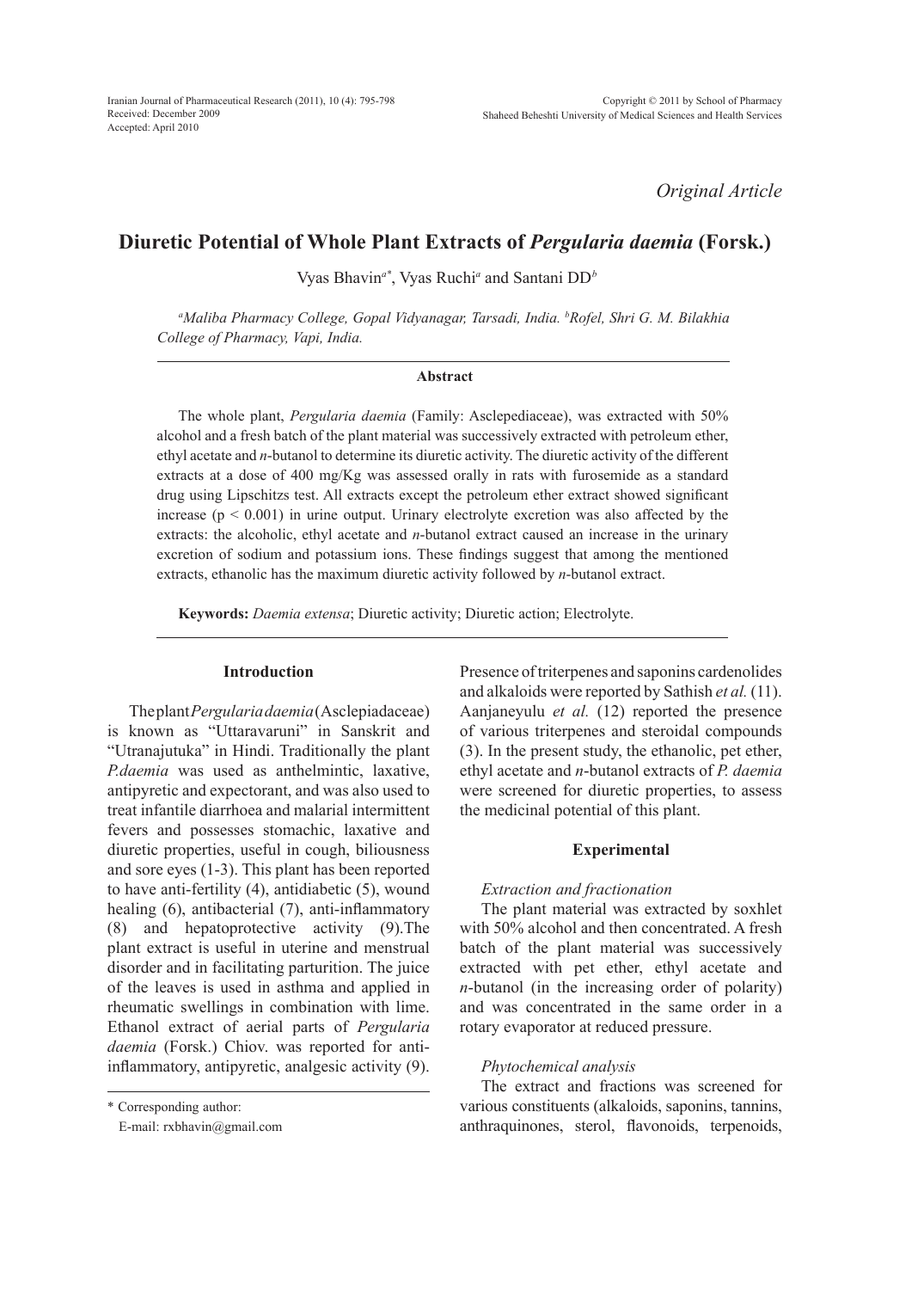glycosides, simple sugars) using standard protocol (13).

## *Animals*

Wistar albino rats (180-250 g) and Swiss albino mice of either sex were acclimatized for 7 days under standard husbandry conditions, i.e. room temperature  $35 \pm 1$ °C, relative humidity 45-55% and light/dark cycle 12/12 h. The experimental protocols were approved by the Institutional Animal Ethical Committee (IAEC) of CPCSEA (Committee for the Purpose of Control and Supervision of Experiments on Animals).

## *Acute toxicity test*

Acute oral toxicity study was performed as per OECD-423 guidelines (acute toxic class method) (14). Albino mice ( $n = 6$ ) of either sex selected through random sampling technique was used for acute toxicity study. The animals were kept fasting for overnight providing only water, after which the extract (50% alcoholic extract) was administered orally at the dose level of 5 mg/Kg body weight by gastric intubation and observed for 14 days. If mortality is observed in 2 out of 3 animals, then the dose administered would be assigned as toxic dose. If mortality is observed in 1 animal, then the same dose would be repeated again to confirm the toxic dose. If mortality is not observed, the procedure would be repeated for further higher doses such as 50, 300 and 2000 mg/Kg body weight. According to the results of acute toxicity test, the doses were chosen for experiments.

## *Diuretic activity*

The method described Wiebelhaus *et al.* (15) was employed, with modification, for the assessment of diuretic activity. Healthy albino rats of either sex (160-200 g) were divided into six groups of six animals each. They were fasted 18 h prior to the test, with free access to water. On the day of the experiment, animals were given 25 mL/Kg of body weight normal saline orally. Group I received vehicle (0.2 mL of 5% tween 80) and served as control group. Groups II, III, IV and V were treated with Standard drug (Furosemide 100 mg/Kg p.o.), ethanolic extract (400 mg/Kg), pet ether extract

 $(400 \text{ mg/Kg})$ , ethyl acetate extract  $(400 \text{ mg/Kg})$ and *n*-butanol extract (400 mg/Kg) respectively. All drugs/vehicle were administered orally (p.o.). Immediately after dosing, the rats were placed in the metabolic cages with special provision to collect faeces and urine. Animals were kept at room temperature of  $35 \pm 1$ °C throughout the experiment. Urine excreted for the next 5 h was collected and the total 5 h urine volume for each rat was compared with the volume of urine produced after the administration of normal saline.

The volume of urine excreted during 5 h for each animal in the group is expressed as the percent of the liquid (normal saline) administered. This percentage gives a measure of urinary excretion independent of the animal weight. The ratio of urinary excretion in the test group to urinary excretion in the control group is used as a measure of the diuretic action for the given dose of the drug. As the diuretic action is prone to variability, a parameter known as diuretic activity was calculated instead. To obtain the diuretic activity, the diuretic action of the extract is compared to that of the standard drug in the test group (16).

Percentage of saline = 
$$
\frac{\text{Volume}}{\text{Volume of saline load}}
$$
 ×100

Urinary excretion =  $\frac{\text{Total urinary output}}{\text{Total liquid administered}} \times 100$ 

Diuretic action  $=$   $\frac{\text{urinary execution of treated group}}{\text{erasing}}$ urinary excretion of control group

Diuretic activity =  $\frac{divetic}{dt}$  action of test drug diuretic action of standard drug

The parameters taken to study were pH, Na<sup>+</sup>, K<sup>+</sup> and Cl<sup>-</sup> concentration in urine. Urine samples were analyzed thereafter for Na<sup>+</sup> and K+ concentration by flame photometric method while Cl- concentration will be determined titrimetrically and the results were reported as  $mean \pm SEM$ .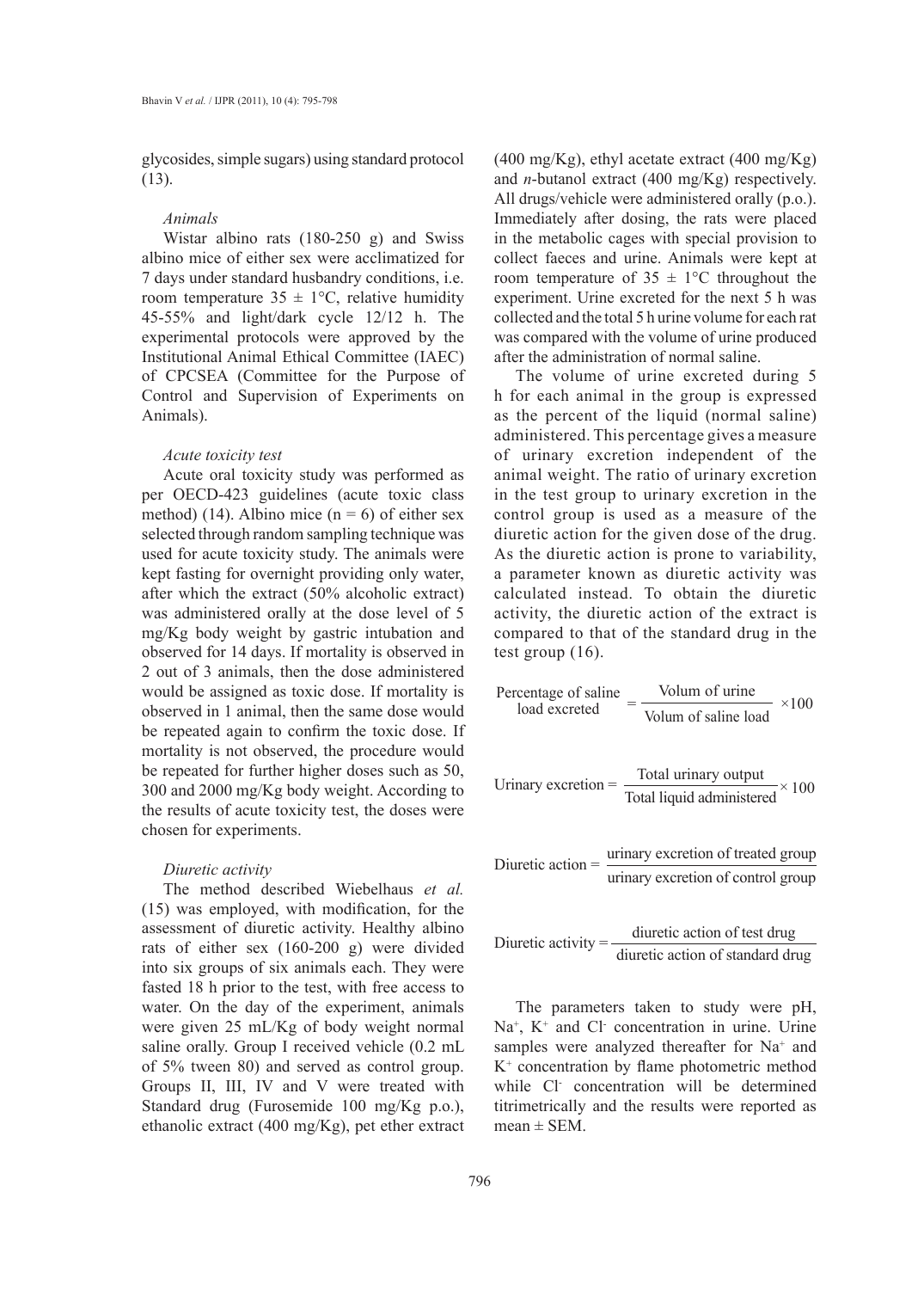| <b>Treatment</b>      | Dose $(mg/Kg)$     | Percentage of saline load excreted | Diuretic action |
|-----------------------|--------------------|------------------------------------|-----------------|
| Normal Saline         | $25 \text{ mL/Kg}$ | $38.44 \pm 4.36$                   |                 |
| Standard (Furosemide) | 100                | $84.22 \pm 6.78**$                 | 2.19            |
| Alcoholic extract     | 400                | $78.44 \pm 7.36**$                 | 2.04            |
| Pet ether extract     | 400                | $42 \pm 4.63$                      | 1.09            |
| Ethyl acetate extract | 400                | $63.77 \pm 5.94*$                  | 1.66            |
| $n$ -butanol extract  | 400                | $66.44 \pm 5.52**$                 | 1.73            |

**Table 1.** Effect of various extracts of *Pergularia daemia* on the percent excretion of administered saline load in the rat.

Each value represents the mean + SEM. of six rats.\* p < 0.05; *\*\**p < 0.001.

#### *Statistical analysis*

The data were expressed as mean  $\pm$  SEM. The data of diuretic activity were analyzed by oneway analysis of variance (ANOVA) followed by "Dunnett's test." p-value < 0.05 was considered statistically significant.

## **Results and Discussion**

Result of preliminary phytochemical analysis conducted on the different extracts *i.e.* alcoholic (50%), petroleum ether, ethyl acetate and *n*-butanol extract of *Pergularia daemia* indicates presence of flavonoids, steroids, alkaloids, triterpens and saponin. Acute toxicity studies showed that the alcoholic extracts did not cause any mortality up to 2000 mg/Kg and were considered as safe (17).

This study examined the diuretic potential of Pergularia daemia. The results showed that all the extracts, except petroleum ether extract, increases urine output, which is expressed as the percentage of saline load excreted, as compared to control group (Table 1). The diuretic action of furosemide, alcoholic extract, pet ether extract, ethyl acetate extract and *n*-butanol extract was found to be 2.19, 2.04, 1.09, 1.66 and 1.73 respectively as compared with 1 of control group (Table. 1). Diuretic activity of alcoholic extract was found to be highest 0.93 followed by 0.79 of *n*-butanol and

**Table 2.** Diuretic activity of different extracts of *Pergularia daemia.*

| <b>Treatment</b>      | Diuretic activity |  |  |
|-----------------------|-------------------|--|--|
| Alcoholic extract     | 0.93              |  |  |
| Pet ether extract     | 0.49              |  |  |
| Ethyl acetate extract | 0.76              |  |  |
| $n$ -hutanol extract  | 0.79              |  |  |

0.76 of ethyl acetate extract (Table 2).

The results show that alcoholic extract, ethyl acetate extract and *n*-butanol extract of *Pergularia daemia* (Table 3) affects urinary electrolyte. All the extracts were not accompanied with reduction in urinary  $K^+$  level. In addition there was no alkalization of urine. These data indicate that they are not acting as potassium sparing diuretics (18, 19). The extracts were also unlikely to be acting as thiazide diuretics: these only increase urinary  $K^+$  level and alter the urinary  $\text{Na}^{\text{*}}/\text{K}^{\text{+}}$  ratio (17). But in this study both urinary  $Na<sup>+</sup>$  and  $K<sup>+</sup>$  level were increased without any alteration in  $Na^+/K^+$  ratio.

In contrast, the diuresis induced by alcoholic, ethyl acetate and *n*-butanol extract of *Pergularia daemia*, was similar to that of furosemide and accompanied by marked increases in both urinary  $Na<sup>+</sup>$  and  $K<sup>+</sup>$  level. Further the urine was slightly acidified (Table 3). These characteristics strongly suggest these extracts are acting as loop diuretic. Loop diuretics inhibit the  $\text{Na}^{\text{+}}/\text{K}^{\text{+}}/\text{Cl}$  co-transporter system in the thick ascending loop of nephron, thereby increasing natriuresis and kaleuresis (18, 19) and also cause acidification of urine (18, 20).

In conclusion, the extract might be able to act as loop diuretic and for understanding its mechanism of action more experiments is required. The diuretic activity of alcoholic, ethyl acetate and *n*-butanol extracts may be attributed to presence of alkaloids, flavonoid or steroids.

## **Acknowledgment**

Authors are thankful to Dr. D. R. Shah, Principal, Maliba Pharmacy College, Tarsadi, India for providing necessary facilities to carry out the research work.